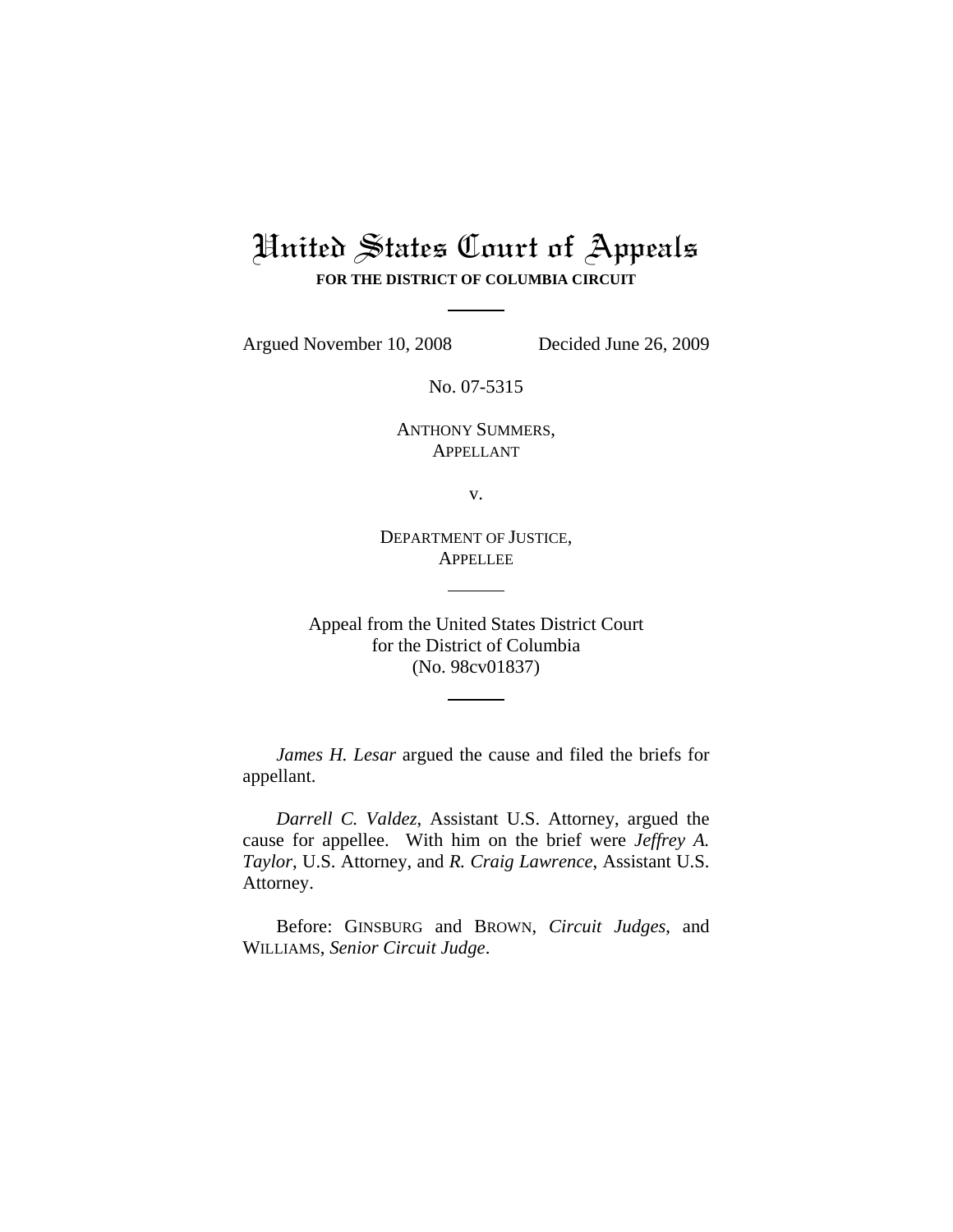# Opinion for the Court filed by *Circuit Judge* GINSBURG.

 GINSBURG, *Circuit Judge*: Anthony Summers brought this action to obtain certain records from the Federal Bureau of Investigation pursuant to the Freedom of Information Act. In 2005, after Summers and the Government had settled the case, Summers sought an award of attorneys' fees. The district court denied Summers's request because, having settled, he could not be said to have "substantially prevailed" in the case and was therefore ineligible to receive an award under the FOIA. Summers argues the amendment to the FOIA in the OPEN Government Act of 2007 applies retroactively, thereby making him eligible to recover attorneys' fees. We hold the 2007 Act does not apply retroactively and affirm the judgment of the district court denying Summers's fee request.

#### I. Background

 Summers sought from the FBI records relating to Charles Gregory (aka "Bebe") Rebozo to aid him in writing a biography of former President Richard Nixon. When the FBI had not timely complied with his request, Summers filed this suit under the FOIA. The FBI then released certain of the documents it had located. The parties filed cross-motions for summary judgment with respect to some of the still-disputed documents. The district court granted the FBI's motion and Summers appealed.

 This court denied the FBI's motion for summary affirmance and referred the matter to mediation. In 2005 the FBI agreed to disclose three names from a single document in exchange for Summers's voluntary dismissal of the case; the parties entered into a Settlement Agreement that selfreferentially provides it "shall not constitute an admission of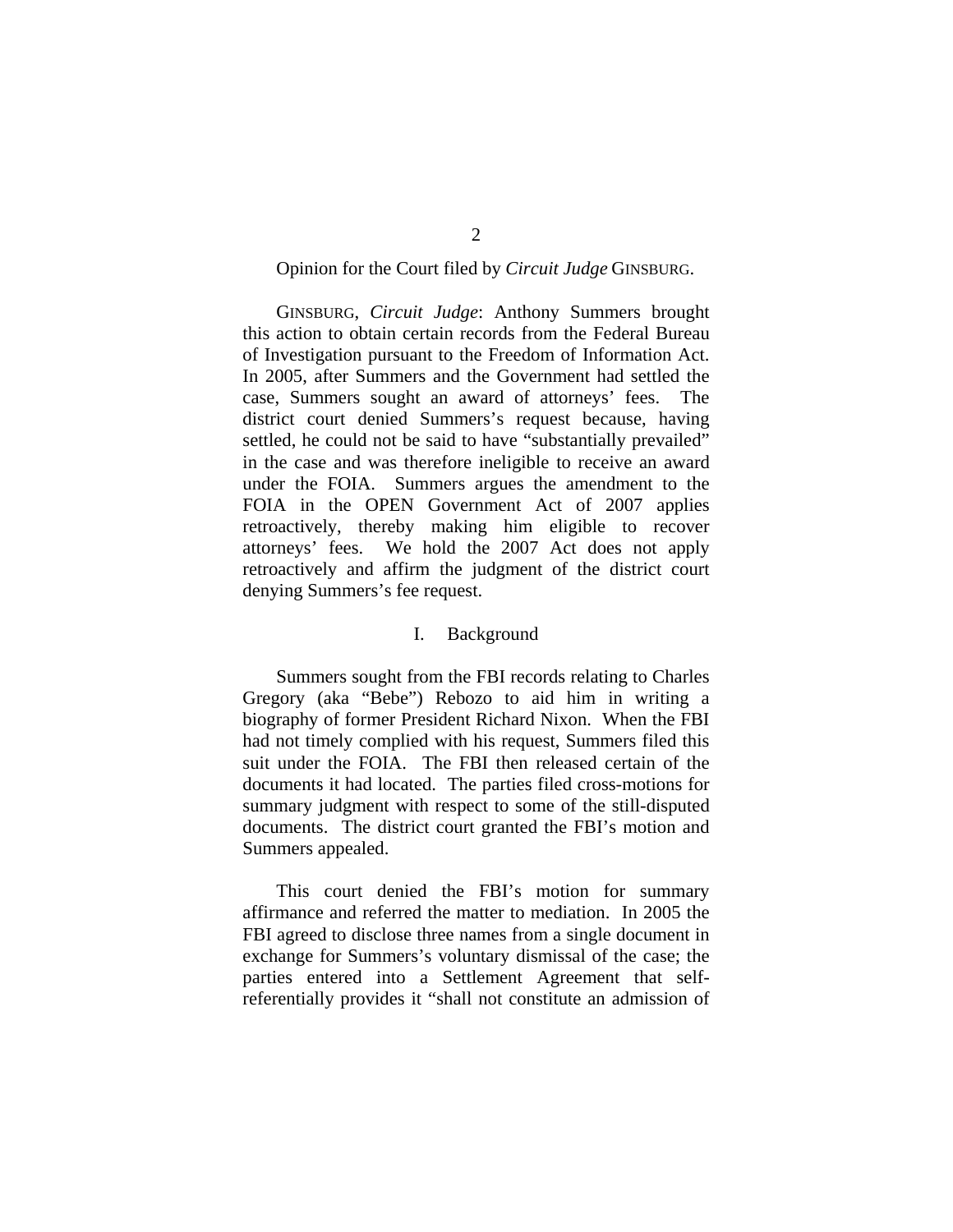success on the merits for purposes of any claim for attorneys' fees." The Agreement notwithstanding, Summers moved the district court for an award of attorneys' fees. The district court referred the matter to a magistrate judge, who denied the motion. The district court denied Summers's motion to reconsider because Summers had not received any courtordered relief and was therefore ineligible to receive a fee award under the FOIA. *Summers v. U.S. Dep't of Justice*, No. 98cv01837, 2007 WL 2111049, \*2-3 (July 23, 2007). Summers now appeals that decision.

#### II. Analysis

 The district court "may assess against the United States reasonable attorney fees and other litigation costs reasonably incurred in any [FOIA] case ... in which the complainant has substantially prevailed." 5 U.S.C. §  $552(a)(4)(E)(i)$ . Prior to 2002 this court applied the "catalyst theory" to determine whether a plaintiff had "substantially prevailed" and was therefore eligible for an award of attorneys' fees. *Oil, Chem. & Atomic Workers Int'l Union v. DOE*, 288 F.3d 452, 454 (2002) (*OCAW*). Under the catalyst theory, "[s]o long as the litigation substantially caused the requested records to be released, the FOIA plaintiff could recover attorney's fees even though the district court had not rendered a judgment in the plaintiff's favor." *Id.* (internal quotation marks omitted). If the catalyst theory still governed, then Summers would be eligible to receive attorneys' fees; the district court, however, would retain discretion to deny an award, s*ee Tax Analysts v. U.S. Dep't of Justice*, 965 F.2d 1092, 1094 (D.C. Cir. 1992).

In *Buckhannon Board and Care Home, Inc. v. West Virginia Department of Health and Human Resources*, the Supreme Court rejected the catalyst theory, as applied to fee provisions in the Americans with Disabilities Act of 1990 and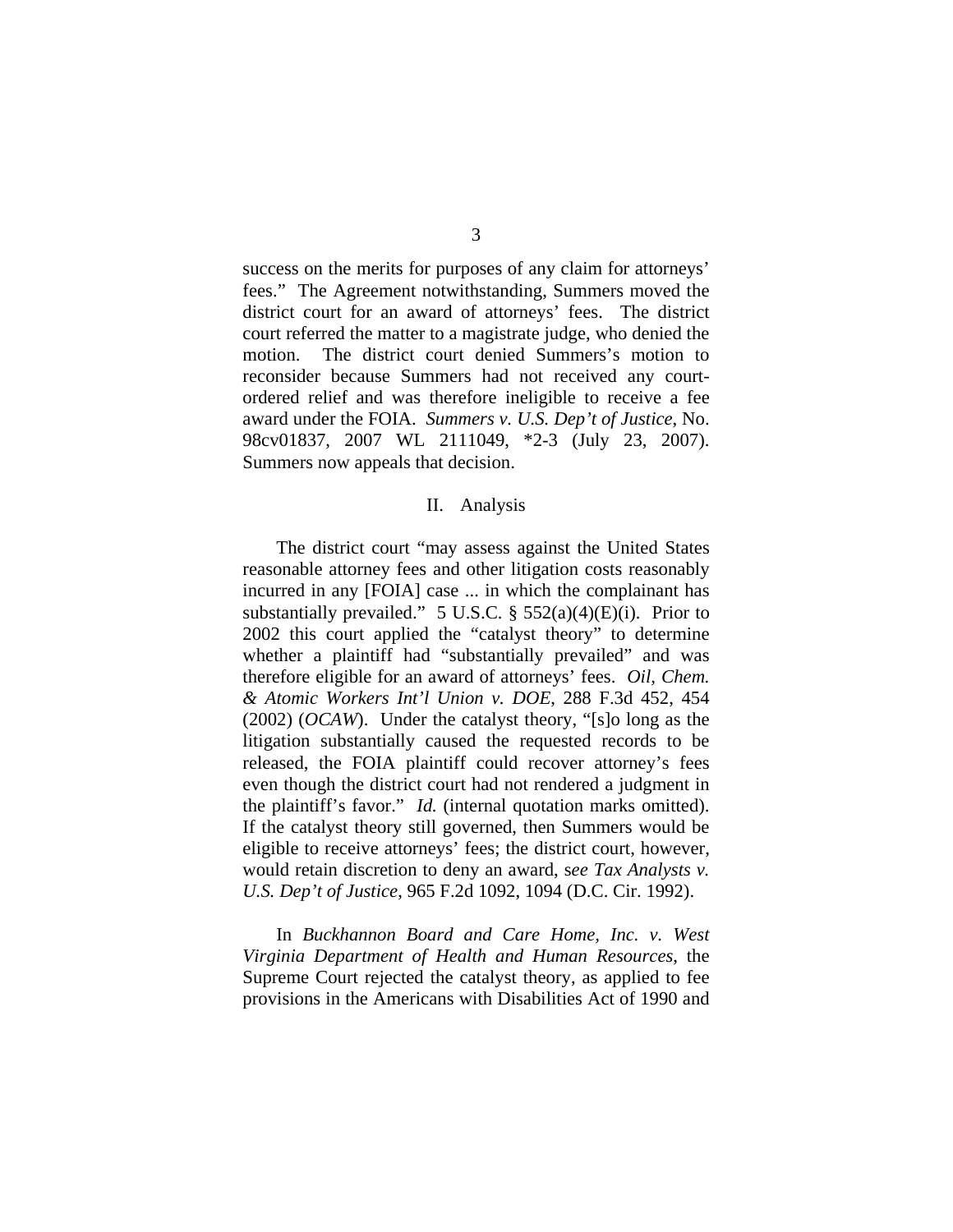the Fair Housing Amendments Act of 1988, because "[i]t allows an award where there is no judicially sanctioned change in the legal relationship of the parties." 532 U.S. 598, 605 (2001). In *OCAW*, we applied the teaching of *Buckhannon* to a request for attorneys' fees under the FOIA, stating that "in order for plaintiffs in FOIA actions to become eligible for an award of attorney's fees, they must have 'been awarded some relief by [a] court,' either in a judgment on the merits or in a court-ordered consent decree." 288 F.3d at 456- 57 (quoting *Buckhannon*, 532 U.S. at 603).

 As part of the OPEN Government Act of 2007, the Congress amended the FOIA to incorporate the catalyst theory. A plaintiff now qualifies as having "substantially prevailed" regardless whether he obtained a judicial order or consent decree or "obtained relief through ... a voluntary or unilateral change in position by the agency, if [his] claim is not insubstantial." 5 U.S.C.  $\S$  552(a)(4)(E)(ii).

Summers argues the 2007 Act applies retroactively to his 2005 settlement of the case, thereby making him eligible to recover attorneys' fees. Alternatively, Summers argues the district court erred in holding him ineligible under the pre-Act version of the FOIA.

## A. Retroactivity

In *Landgraf v. USI Film Products*, 511 U.S. 244, 272-73 (1994), the Supreme Court reiterated the general rule that a statute should not be applied retroactively and then set forth the analysis to be used in determining whether a particular statute stands as an exception to that rule. If the statute does not clearly indicate either prospective-only or retroactive application, then: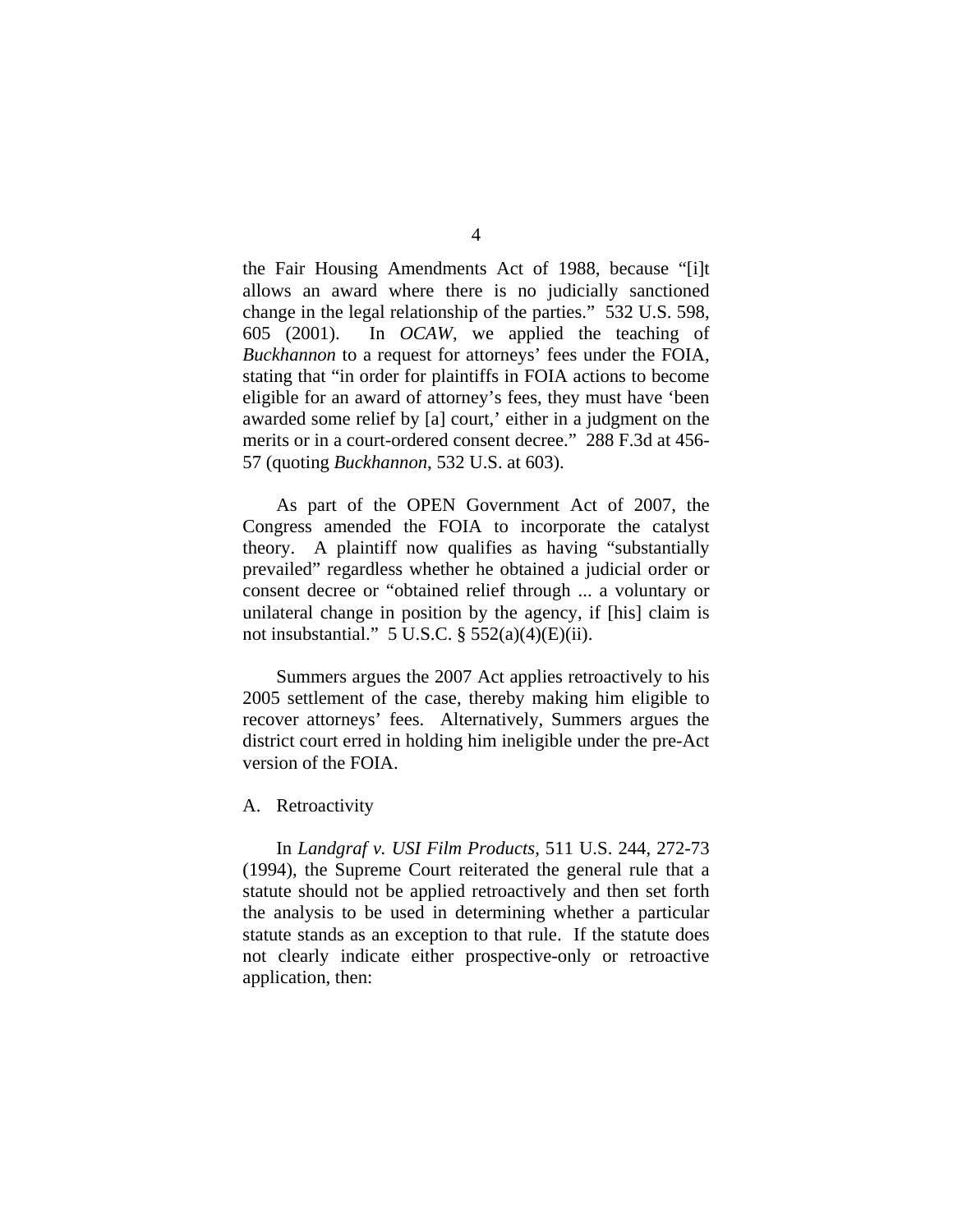[T]he court must determine whether the new statute would have retroactive effect, *i.e.*, whether it would impair rights a party possessed when he acted, increase a party's liability for past conduct, or impose new duties with respect to transactions already completed. If the statute would operate retroactively, [the] traditional presumption [against retroactive application] teaches that it does not govern absent clear congressional intent favoring such a result.

#### *Id.* at 280.

Neither the 2007 Act nor the FOIA as amended says anything about the temporal reach of the amendment. We must therefore consider whether retroactive application "would impair rights a party possessed when he acted, increase a party's liability for past conduct, or impose new duties with respect to transactions already completed." *Id.*

Application of the 2007 Act to facts predating its passage obviously would expose the Government to increased liability for past conduct by raising the possibility the Government would be liable for attorneys' fees in a case that was settled and, therefore, not an occasion for paying attorneys' fees under the pre-amendment rule of *Buckhannon*. The Government's calculus in settling Summers's case would have been different had it known the *Buckhannon* rule would not apply; its decision to settle reflects a calculation that the cost associated with disclosing the disputed information to Summers was less than the cost of further litigation, including the uncertainty concerning both the outcome and whether the district court would award the plaintiff attorneys' fees. If Summers's action had been filed after the effective date of the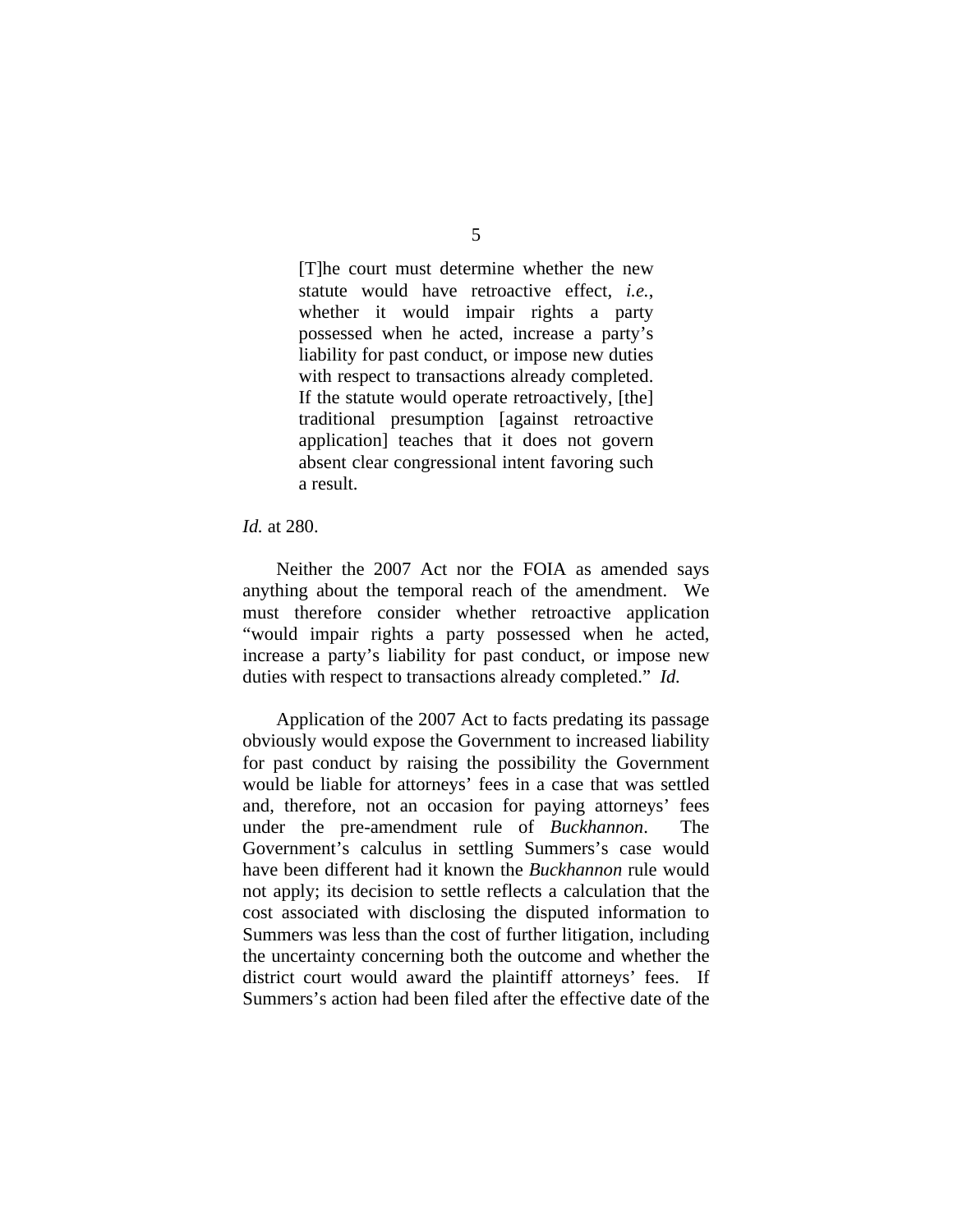2007 Act, and the Government therefore knew it might be liable for attorneys' fees, then it might not have settled the case.

 Summers, citing *Bradley v. School Board of Richmond*, 416 U.S. 696 (1974), correctly points out that there is no *per se* rule against retroactive application of a statute amending or creating a provision for attorneys' fees. *Bradley* was a school desegregation case in which the district court awarded attorneys' fees to the plaintiffs based upon equitable principles. *Id.* at 706-07. While the appeal was pending, the Congress passed a statute specifically authorizing a fee award to the prevailing party in a school desegregation case. *Id*. at 709. The Supreme Court held the new fee provision applicable to that case. *Id.* at 724.

 The Court in *Landgraf* distinguished *Bradley* as follows: "In light of the prior availability of a fee award, and the likelihood that fees would be assessed under pre-existing theories, we concluded [in *Bradley*] that the new fee statute simply 'd[id] not impose an additional or unforeseeable obligation' upon the school board." 511 U.S. at 278 (quoting 416 U.S. at 721). The present situation is also markedly different from that in *Bradley*. First, here there is no indication the district court would have awarded fees had it the statutory authority or equitable power to do so. On the contrary, the magistrate judge held Summers would not be entitled to an award even if he were eligible for one. Second, application of the fee statute in this case, unlike in *Bradley*, would impose an "unforeseeable obligation" upon the defendant by exposing it to liability for attorneys' fees for which it clearly was not liable before the passage of the 2007 Act. Moreover, "[b]ecause retroactivity raises special policy concerns, the choice to enact a statute that responds to a judicial decision is quite distinct from the choice to make the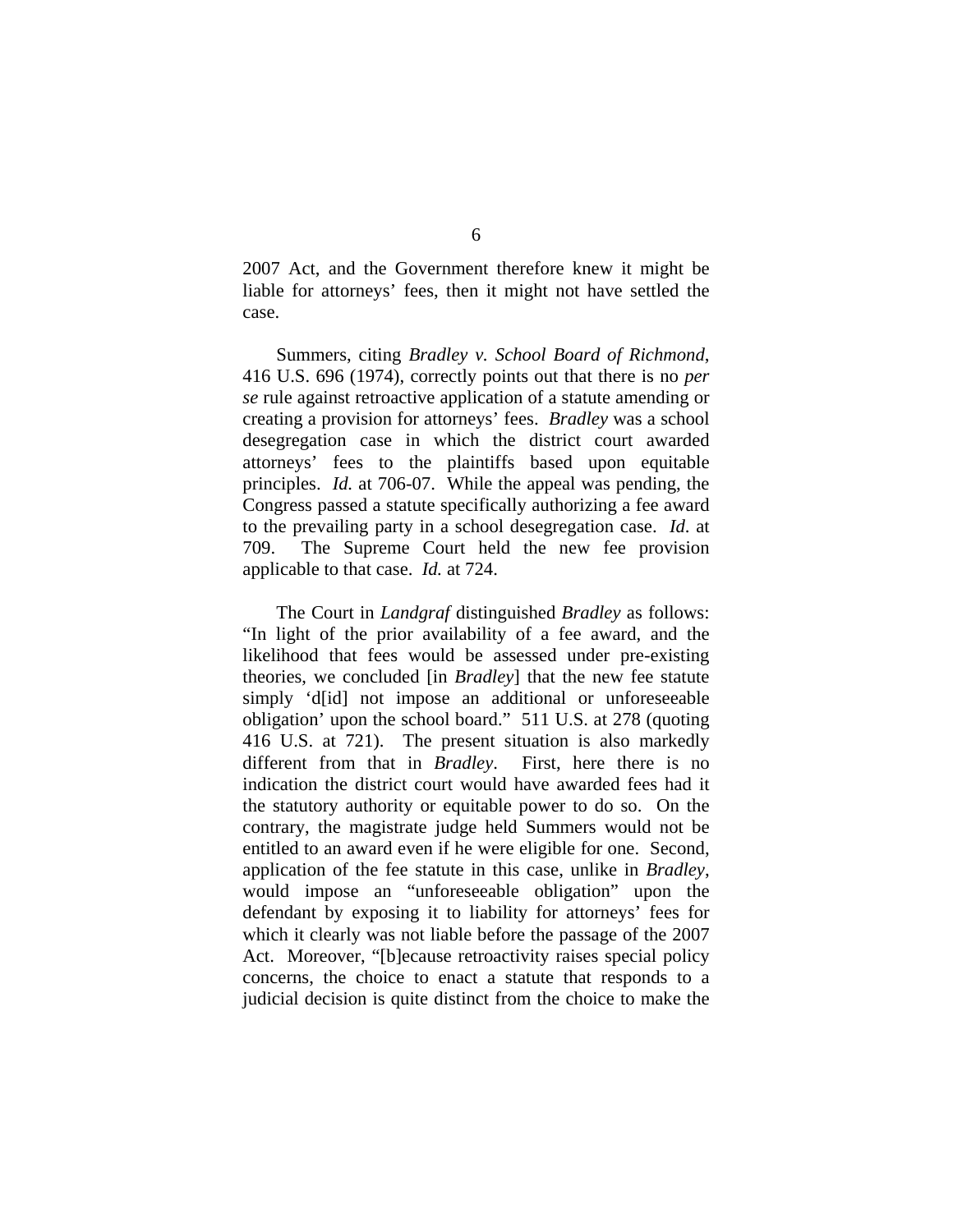responding statute retroactive." *Rivers v. Roadway Exp., Inc.*, 511 U.S. 298, 305 (1994).

 Summers argues the presumption of the general rule against retroactive application of a statute is overcome by the clear intent of the Congress in passing the 2007 Act, but the evidence of intent he adduces is neither powerful nor even relevant. Summers first points to the committee report on the bill that became the Act, which states the purpose of amending the FOIA was "to clarify that a complainant has substantially prevailed in a FOIA lawsuit, and is eligible to recover attorney fees ... if the pursuit of a claim was the catalyst for the voluntary or unilateral change in position by the opposing party." S. REP. No. 110-59, at 6 (2007). Second, Summers points to this floor statement by Senator Leahy, a sponsor of the legislation: "The bill clarifies that *Buckhannon* does not apply to FOIA cases." 153 CONG. REC. S15701-04 (daily ed. Dec. 14, 2007). Putting aside the general problem that neither a committee nor a single Senator can speak for "the Congress," these specific statements simply do not speak to the issue of retroactivity.

In sum, the 2007 Act is silent with regard to its temporal reach; its application here would have "retroactive effect" because it would "increase a party's liability for past conduct" and there is no evidence of a "clear congressional intent favoring such a result." *Landgraf*, 511 U.S. at 280. Therefore the Act does not apply to Summers's claims for attorneys' fees.

# B. Pre-Amendment Eligibility

 We now turn to Summers's argument that he is eligible to receive a fee award pursuant to the FOIA standard in effect prior to the passage of the 2007 Act. To grant a FOIA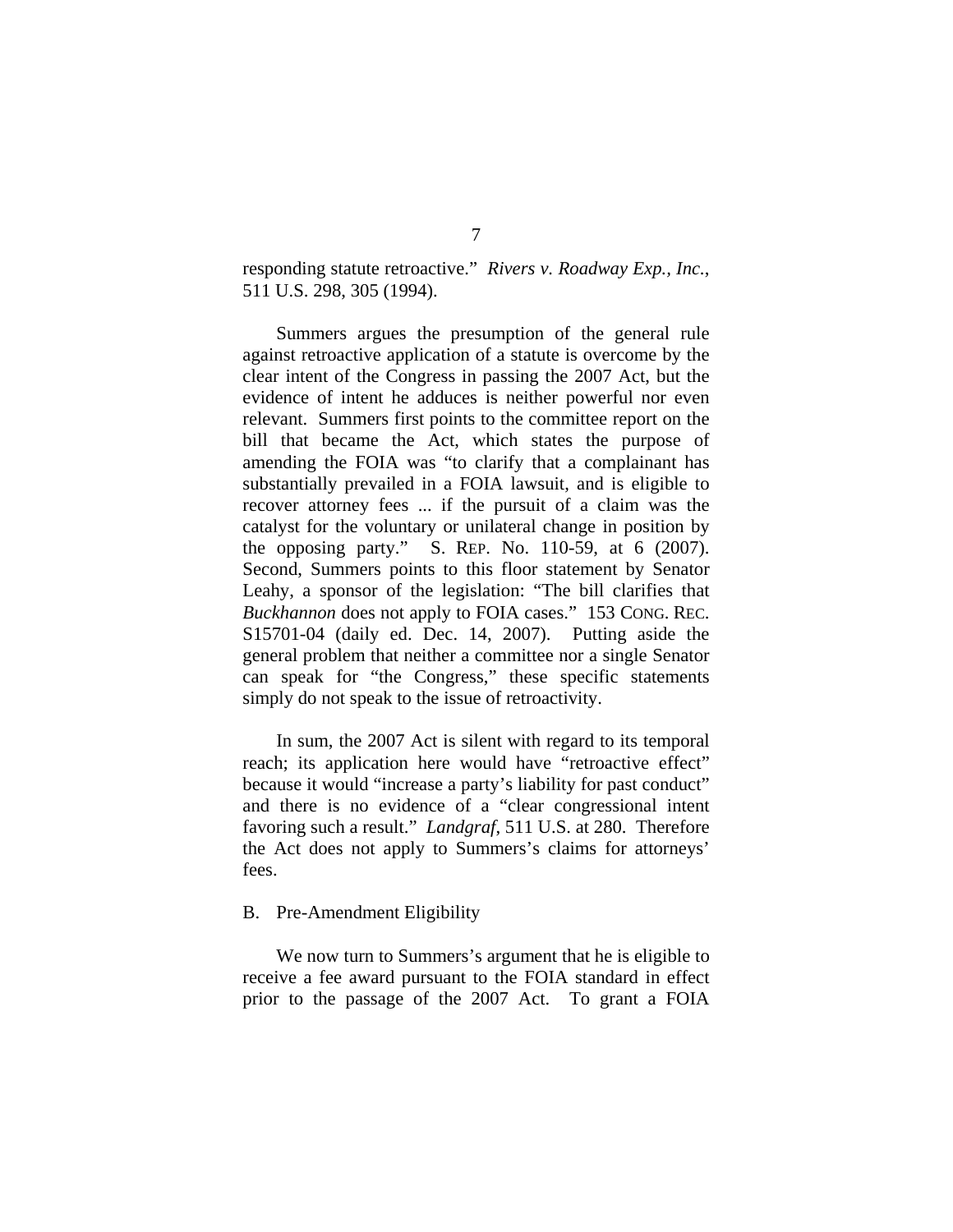plaintiff an award of attorneys' fees under that standard, the district court must have determined the plaintiff was not only eligible for but also entitled to an award. *Tax Analysts*, 965 F.2d at 1093.In the present case the district court (unlike the magistrate judge) went no further than to hold Summers was not eligible to receive a fee award inasmuch as he had not "substantially prevailed" in his FOIA action. *Summers*, 2007 WL 2111049, at \*1 n.1. We review that determination *de novo* "because it rests on an interpretation of the statutory terms that define eligibility for an award." *Davy v. CIA*, 456 F.3d 162, 164 (2006) (internal quotation marks omitted).

 To be eligible under the applicable standard, a plaintiff "must have been awarded some relief by [a] court, either in a judgment on the merits or in a court-ordered consent decree." *OCAW*, 288 F.3d at 456-57 (internal quotation marks omitted). Summers points to three identical orders issued by the district court as evidence he received court-ordered relief. In each the district court "ordered that the parties file another joint status report by [a specific date] indicating the additional disclosures defendant has made to plaintiff and whether plaintiff intends to compel the release of any withholdings." Summers argues these orders required the FBI to make disclosures but that is not correct.

 The orders required the FBI to do no more than to join with the plaintiff in filing status reports updating the court on any voluntary disclosures the agency may have made. The FBI would not have violated the orders if it had refused to disclose a single document or datum. Consequently, the status reports do not affect a "court-ordered change in the legal relationship between the plaintiff and the defendant." *OCAW*, 288 F.3d at 458 (holding similar status reports did not constitute relief ordered by a court).